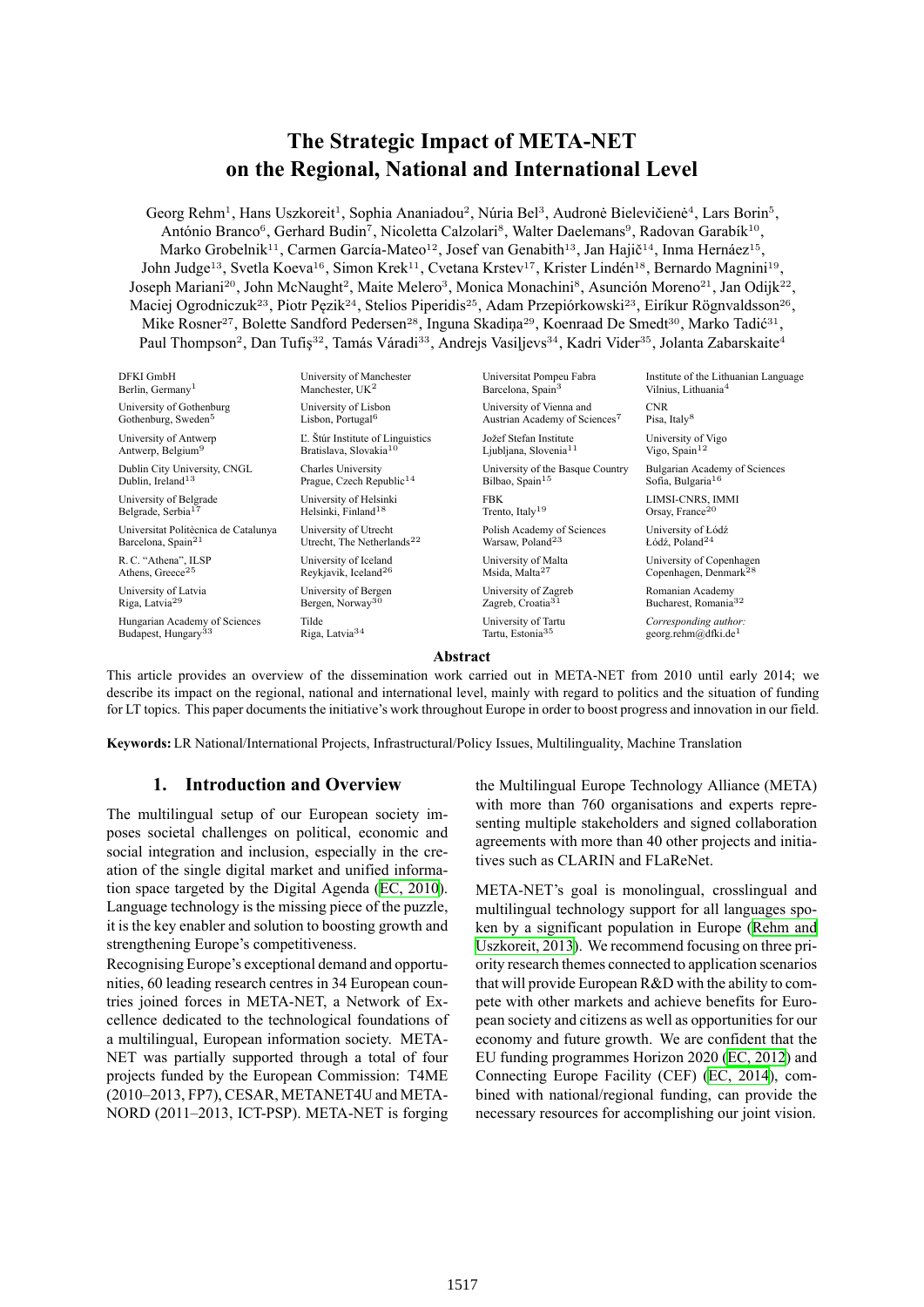The work carried out in META-NET is structured in three pillars. All aspects concerned with community building, formulating a shared vision and preparing a strategy belong to the META-VISION pillar. Additionally, META-NET carried out innovative research in META-RESEARCH and developed META-SHARE (Piperidis et al., 2014). This paper primarily discusses the impact of the work carried out in META-VISION.

# **2. Key Communication Instruments**

[Communication activi](#page-7-2)ties circled around three key instruments. The study *Europe's Languages in the Digital Age* describes, for 31 European languages, the level of support through Language Technology. The *Strategic Research Agenda* provides recommendations and a unified strategy for European LT to boost growth and innovation. META-NET also organised multiple conferences, roadshow events, and workshops.

# **2.1. Language White Paper Series**

The META-NET Language White Paper Series "Europe's Languages in the Digital Age" (Rehm and Uszkoreit, 2012) describes the current state of LT support for 30 European languages (including all 24 official EU languages). More than 200 experts participated as coauthors and contributors. In early 2[014, the first addi](#page-7-3)[tional volu](#page-7-3)me of the series was published (Evas, 2014). The differences in support are dramatic and alarming. In all four areas we examined (MT, speech, text analytics, LRs), English is ahead of the other languages but even support for English is far from being pe[rfect. Whil](#page-7-4)e there are good quality software and resources available for a few larger languages and application areas, others, usually smaller or very small languages, have substantial gaps. Many languages lack basic technologies for text analytics and essential LRs. Currently no language has the technological support it deserves.

The whole series is available online.<sup>1</sup> On the website we also present the press release "At least 21 European Languages in Danger of Digital Extinction", circulated on Sept. 26, 2012, the European Day of Languages 2012.

# **2.2. The META-NET Strategic Research Agenda**

<span id="page-1-2"></span>META-NET developed the Strategic Research Agenda for Multilingual Europe 2020 (SRA) (Rehm and Uszkoreit, 2013).<sup>2</sup> Our recommendations for multilingual Europe are based on a planning process involving more than one thousand experts. They envisage five lines of action for large-scale research and [innovation. First,](#page-7-1) [there are](#page-7-1)t[hr](#page-1-0)ee priority research themes: *Translingual Cloud*, *Social Intelligence and e-Participation* and *Socially Aware Interactive Assistants*. Two additional themes focus upon *Core technologies and resources for Europe's languages* and a *European service platform for language technologies*. Their objective is to turn our joint vision into reality and allow Europe to benefit from the LT revolution. This SRA is the first unified strategic plan for the entire European LT sector.

# **2.3. Conferences and Events**

Since 2010 META-NET has been organising annual conferences: META-FORUM 2010 (Brussels), 2011 (Budapest), 2012 (Brussels), 2013 (Berlin). Additionally, we organised dozens of smaller events, primarily with a focus on the regional or national level, e. g., in Croatia, Germany, Hungary, Latvia, Lithuania and Poland.<sup>3</sup> The initiative also participated in many scientific, strategic, and political workshops and meetings.

# **3. Impact on the International Level**

In this [se](#page-1-1)ction we present a brief summary of the impact on the international level, while section 4. describes the impact on the national and regional levels.

# **3.1. Visibility of the Initiative and its Key Topics**

Our work had significant effects with r[ega](#page-3-0)rd to the visibility not only of META-NET itself in our own research community but also of our key topics with regard to the public at large. First and foremost, the impact of the White Paper Series and the corresponding press release ("At least 21 European Languages in Danger of Digital Extinction") published in 30 languages on Sept. 26, 2012, was beyond our imagination. It resulted in more than 600 pieces of media coverage internationally (online, print, radio, tv). News came in from 43 countries and in 35 different languages with all European countries covered. The press campaign resulted in 45+ broadcast interviews with META-NET representatives (ca. 30 radio interviews, ca. 25 tv reports). We had coverage in well known outlets such as, among others, Politiken (DK), Süddeutsche Zeitung (DE), Prosilipsis (GR), Wired (IT), Demokracija (SL), PTC1 (RS), El Mundo (ES), Huffington Post (UK) and Reddit (USA). Along with the increased coverage we noticed a huge increase of traffic on our website, 65% of which were new visitors. Of those new visitors, 11% of visits came from Brussels – the greatest for a single location. Similar trends could be observed for almost all capital cities across Europe. The echo generated by the press campaign shows that Europe is extremely passionate and concerned about its languages and that it is also very interested in the idea of establishing a solid technology base for overcoming language barriers. As an analysis of our website traffic shows, we also managed to raise a certain level of attention and awareness, both in the EC and the EP.

<sup>1</sup>http://www.meta-net.eu/whitepapers

<span id="page-1-0"></span> $<sup>2</sup>$ http://www.meta-net.eu/sra</sup>

<span id="page-1-1"></span><sup>3</sup>http://www.meta-net.eu/events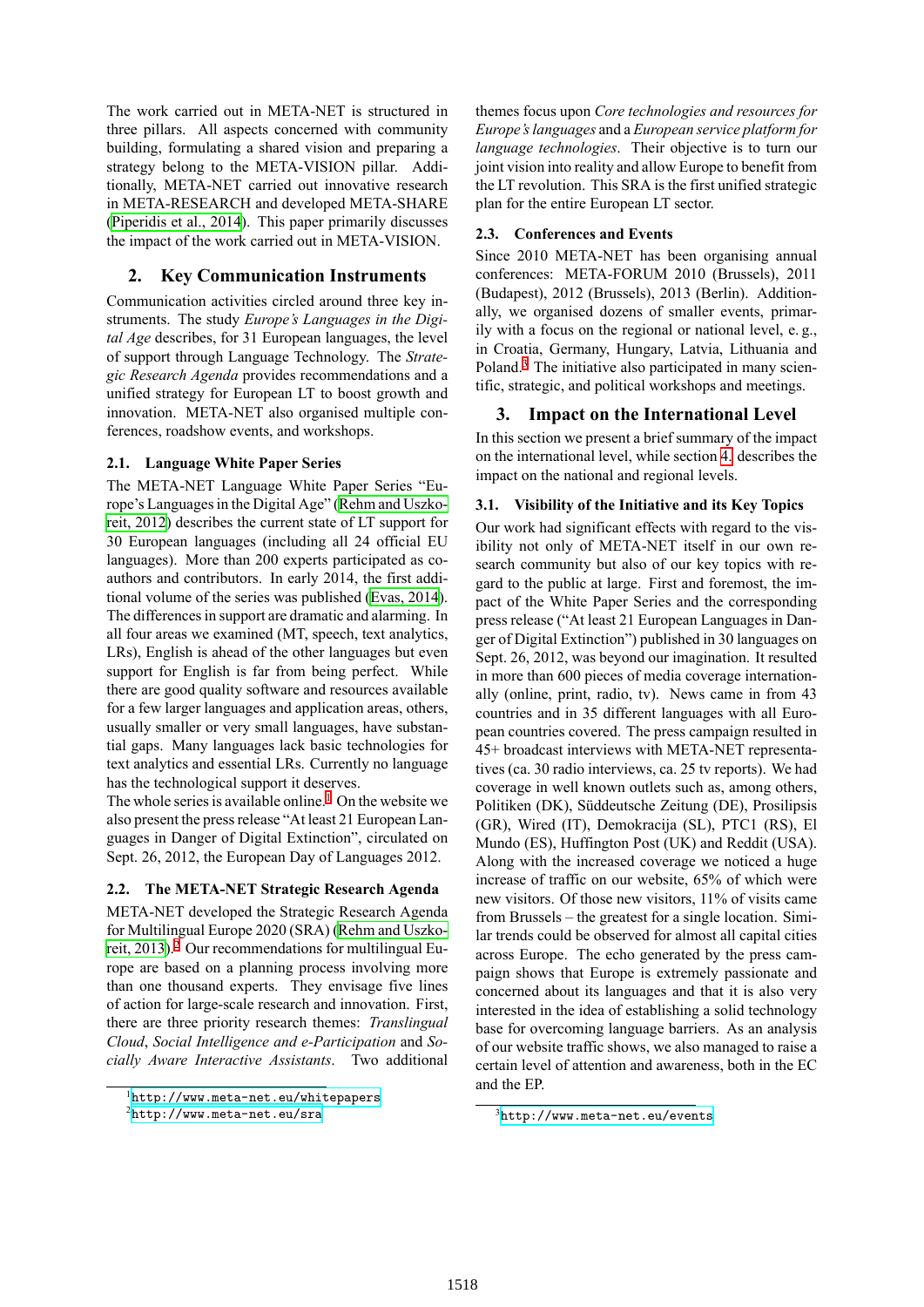### **3.2. The Multilingual Europe Technology Alliance**

One of the goals of META-NET is to forge the Multilingual Europe Technology Alliance (META) as an open strategic technology alliance as a measure against the highly fragmented set of LT-related communities that we had in Europe before META-NET. By now (early March 2014), META has 764 members in 63 countries. Together with META-NET itself (60 research centres in 34 European countries) this group constitutes a very large and strong community that is finally able to speak with one voice and to present a shared vision and strategy as demonstrated by the unanimous support of the plans presented in the SRA. Its priority themes are the result of 80+ meetings and discussions between hundreds of experts from research and industry. META-NET is now a sustainable network and established brand with a lifetime beyond that of its first funded phase.

META-NET's work led to dozens of invited keynote speeches at multiple workshops and conferences and many invited papers, book chapters and contributions in industry journals. Our outreach programme led to the drafting and signing of more than 40 collaboration agreements with other projects and organisations. We built strong connections to other stakeholder communities, most importantly to organisations representing Language Service Providers (GALA, tekom), bodies representing the language communities (EFNIL, NPLD, Council of Europe Committee of Experts on the Language Charter) (META-NET, 2013), many language professionals, the LOD community and standardisation organisations (W3C, ISO TC37/SC4). We established contacts and exchanged strategies with representatives of multilingual l[anguage communitie](#page-7-5)s beyond our own continent, most notably those of South Africa and India. The community building aspect also brought in LT industry which constitutes roughly one third of META's membership base. The industry's engagement is also demonstrated by our META-FORUM side-event META Exhibition which is mainly targeted at industry and which has always been booked to capacity.

META-SHARE had a huge impact on the community and is receiving and distributing an increasing number of language resources. It also consists of an increasing number of nodes as more and more organisations join the META-SHARE network in order to distribute their resources, such as, e. g., the Optima Activity of the Joint Research Centre (JRC) of the EC.

### **3.3. Impact on Politics and Funding Programmes**

With regard to META-NET's impact on politics, administration and funding programmes, this section reports a selection of our successes in the past few years.

In April 2012, META-NET was invited to the EPP Working Group on Future Internet, "Internet Today and Tomorrow", at the EP in Strasbourg. The WG unites MEPs from different committees to discuss Internetrelated topics with consequences on the industry, culture, and legal affairs. This meeting led to sustainable contacts with several MEPs.

Our preferred option for the action suggested in the SRA is to set up a shared programme between the EC and the Member States as well as Associated Countries. First steps have been taken at META-FORUM 2012, when representatives of several funding agencies (BG, CZ, FR, HU, NL, SI) expressed the urgent need for such a shared programme (META-NET, 2012). This openness towards our topic we also see in discussions with politicians and administrators, for example, we managed to collect a multitude of quotes from high-ranking national politicians – several [heads of states, sev](#page-7-6)eral ministers – for the purpose of promoting the White Paper Series.

The EC is currently starting two funding programmes, Connecting Europe Facility (CEF) (EC, 2014) and Horizon 2020 (EC, 2012). As anticipated in the META-NET SRA, major aspects of our suggested European Service Platform for Language Technologies will be developed in the framework of CEF while th[e more co](#page-7-7)ncrete and applied re[search –](#page-7-8) the priority research themes (section 2.2.) – will be taken care of in H2020. The Digital Component of CEF (overall earmarked budget:  $1B\epsilon$ ) consists of five Digital Service Infrastructures (DSI) as essential building blocks that would serve and enable othe[r DS](#page-1-2)Is. One of these core DSIs is, according to the amended proposal on the CEF Guidelines (EC, 2013), "automated translation". The inclusion of MT services as one of the five obligatory building blocks clearly is a milestone and important achievement of our field. It shows that the European Institutions recogni[se that the](#page-7-9)y have the potential of overcoming language barriers, creating a single digital market.

In Dec. 2013 the first calls of H2020 were published. Of specific relevance for multilingual technologies is ICT-17 ("Cracking the language barrier") with a budget of 15M€. Even though the spirit of the call goes in the right direction, the budget is rather low. Nevertheless, the call text references key results of the White Paper Series, asking proposals to focus upon the 21 European digitally endangered languages; research projects are asked to focus upon the area of high-quality translation. By intensifying our dissemination work, especially around the SRA, we are confident that we can help to increase the budget available in future calls.

We established good connections with the cabinet of Commissioner Neelie Kroes, Vice-President of the EC, responsible for the Digital Agenda. A representative of her cabinet, Thibaut Kleiner, gave an opening speech at META-FORUM 2012. In a video message, Commissioner Kroes addressed the participants of LREC 2012. In another message, addressing the participants of the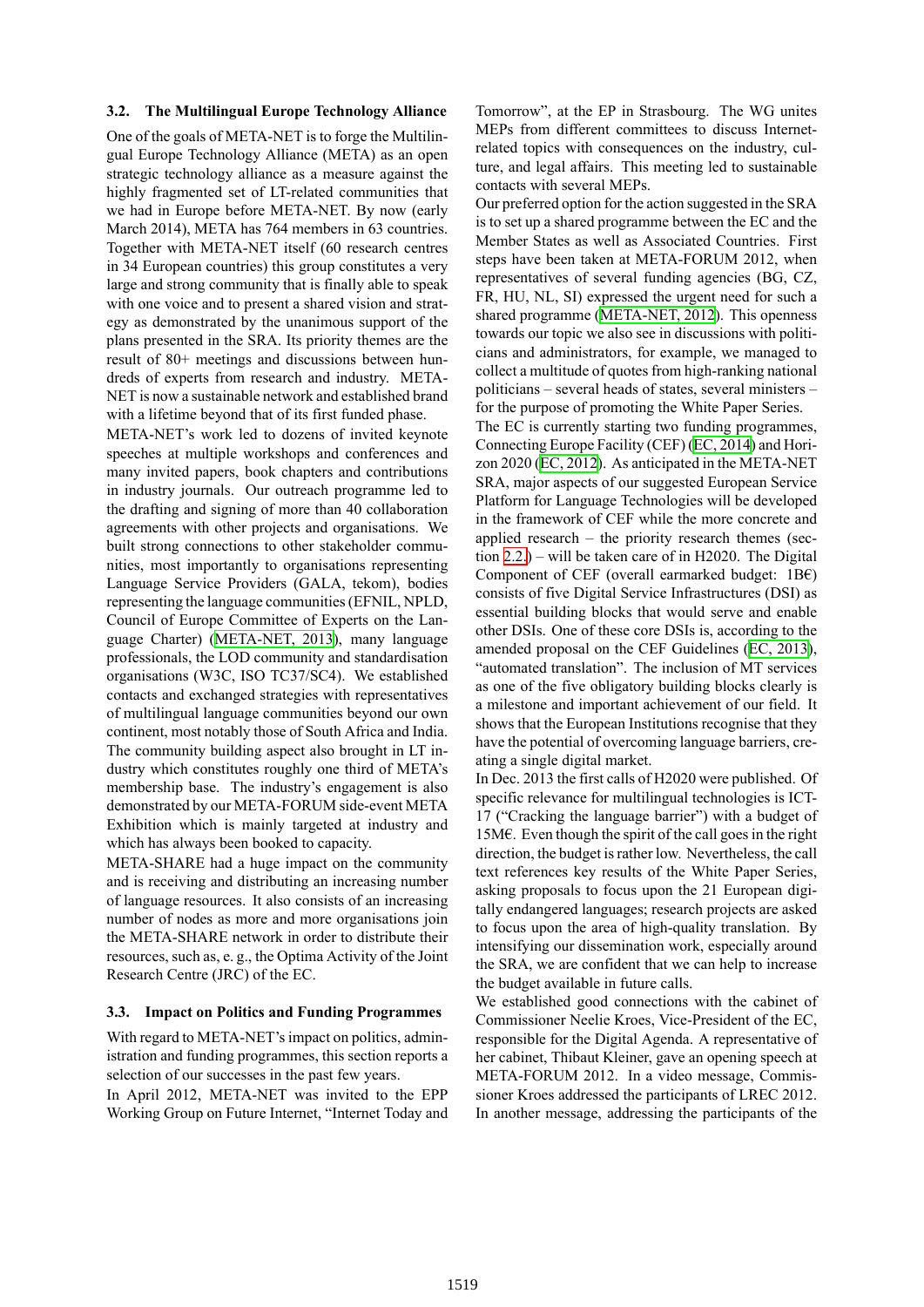LT Innovate Summit, she highlighted the opportunity of translation technologies to unlock the single digital market, also mentioning and acknowledging the work of META-NET (Kroes, 2013). A face-to-face meeting between Commissioner Kroes and representatives of the European LT community took place in October 2013.

A meeting of the EU National Parliaments was held in the Lithuania[n Parliament](#page-7-10) in Sept. 2013 (Vilnius-Meeting, 2013). The participants encouraged and welcomed initiatives which prioritise funding aimed at the reduction of the digital divide so that all European languages would come closer to the minimum EU-[standard](#page-7-11) [for LT develop](#page-7-11)ment; apply PPP principles in designing and developing multilingual digital resources and tools; enable consistent integration of smaller languages into multilingual scientific infrastructures related to the design and development of digital resources and language technology, and ensure, at the European level, sustainability and international standards of digital language resources and technologies that build them.

In early Dec. 2013 the workshop "State of the Art of Machine Translation" took place in the EP, in which two representatives of META-NET as well as, among others, the EC and the EP presented their plans (STOA, 2013). In its resolution the participants agree on an urgent need for, among many other points, "establishing a Translingual Cloud services platform for all official EU languages and many additional languages".

### **4. Impact on the National Levels**

<span id="page-3-0"></span>**Austria:** META-NET has been serving as a catalyst for community building in pursuing common goals of improving the availability of and interoperability among LRs for research, industry, and eGovernment. Another strategic goal was achieved in closely linking national META-NET activities with the Austrian chapter of CLARIN (CLARIN-AT) in the context of Digital Humanities research as well as boosting projects for LR development and re-use for economic purposes, thus achieving synergies among inter-related activities.

**Belgium:** Flanders, as partner in the Dutch Language Union has in the past already invested considerably in LT R&D, among others by co-financing the STEVIN programme (Spyns and Odijk, 2013) which brought Dutch and Flemish LT R&D to a high level. The responsible civil servants at EWI (the Flemish government, Department for economy, science and innovation) use the MET[A-NET documents \(Rehm](#page-7-12) and Uszkoreit, 2012; Rehm and Uszkoreit, 2013; Odijk, 2012) in internal policy documents.

**Bulgaria:** The White Paper (Blagoeva et al., 2012) was used extensively to dissemin[ate information about](#page-7-3) [MET](#page-7-3)[A-NET. The press release res](#page-7-1)[ulted in large](#page-7-13) amounts of media coverage in 2012. The META-NET roadshow in Sofia (May 2, 2012) was atte[nded by 150 participants](#page-7-14) and featured invited speakers from the EC and the Ministry of Education, Youth and Science.

**Croatia:** META-NET enabled the development of new LRs for Croatian as well as improving and standardising existing resources. The community was assembled around an international META-NET event held on Nov. 30, 2012 in Zagreb. This conference, organized under High Patronage of the President of the Republic of Croatia, gathered representatives from all Croatian research centres involved in computational linguistics and LT. The media attention helped promoting LTs for Croatian, particularly with respect to Croatian having become the 24th official language of the EU.

**Czech Republic:** The impact of META-NET in the Czech Republic is most visible in the area of LRs, where two infrastructural projects have been established: LIN-DAT and the Czech National Corpus project. Even though both the development of LRs and the Czech National Corpus existed before, now both activities have secured long-term funding from the Ministry of Education for the collection, development and preservation of LRs. More than 70 large, specialized resources have been made available through LINDAT; its metadata structure is compatible with both META-SHARE and CLARIN, it is being harvested by both networks.

**Denmark:** The White Paper (Pedersen et al., 2012) has resulted in comprehensive awareness in the society of the use of LT and the need for action. The idea of a Danish LT/LR collection has matured together with continued support to infra[structures in digital hu](#page-7-15)manities (via the nationally funded DigHumLab and through CLARIN ERIC) and maintenance of META-SHARE. As a new initiative, an inter-institutional research project on semantic processing of Danish has been launched in Sept. 2013 with a grant from the Danish Research Council.

**Estonia:** The White Paper (Liin et al., 2012) found much response in the press, as the Estonian people tend to be vulnerable about the future of Estonian. This is also why the government had started, in 2006, to fund the National Programme for [Estonian Languag](#page-7-16)e Technology (NPELT). The Center of Estonian Language Resources, the Estonian CLARIN partner, has a duty to deposit all NPELT results as resources and tools for preservation and long term access. The local META-SHARE node provides a suitable environment for this.

**Finland:** The impact of META-NET is visible in the strengthening of the Language Bank of Finland and its collection of LRs/LTs. These activities have secured long-term funding from the Ministry of Education for the collection, development and preservation of LRs/LTs. More than 190 specialized or large-scale resources have been made available via META-SHARE and the Language Bank of Finland, which is also part of CLARIN, and serves both humanities research and LT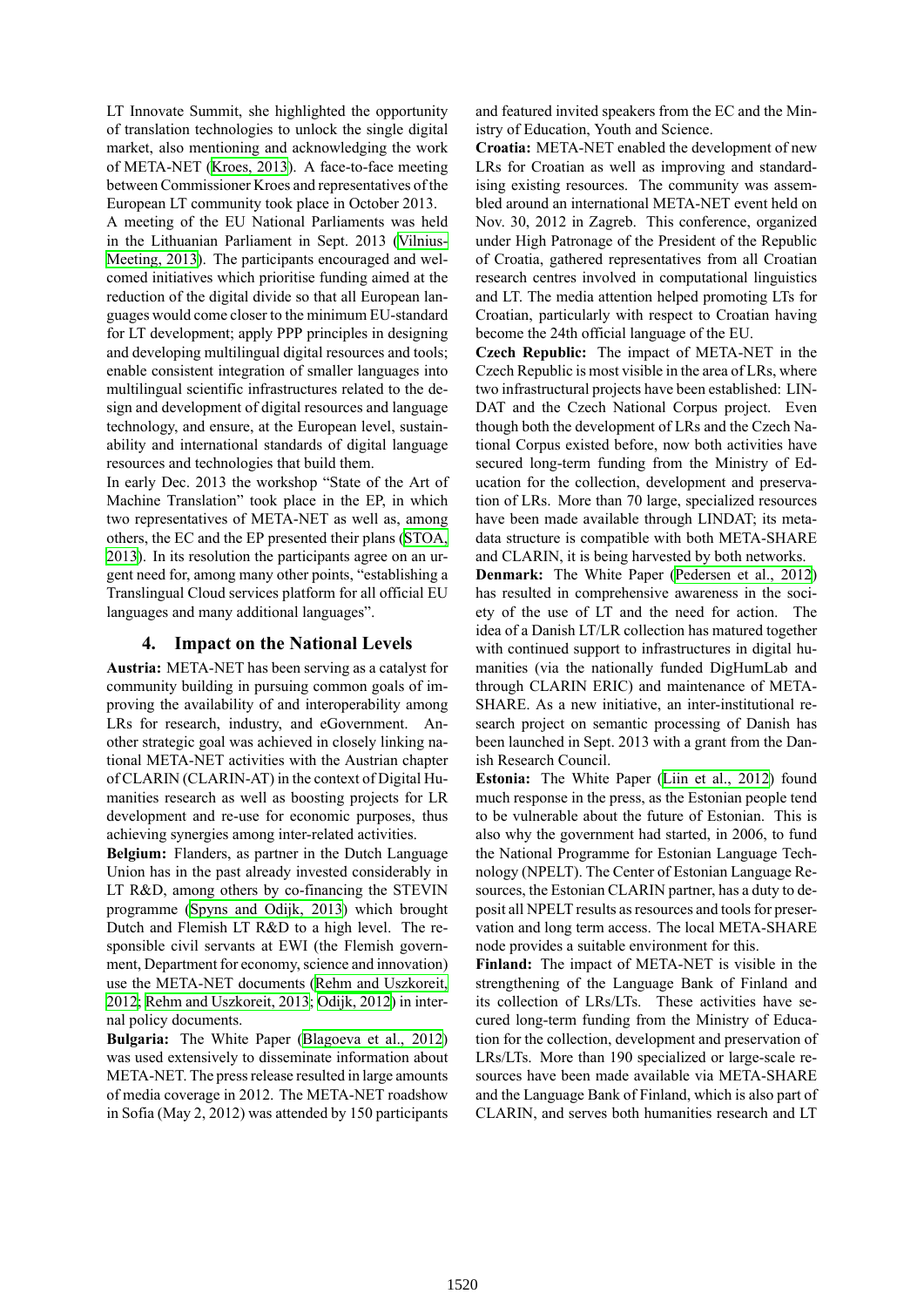needs. Awareness of a need for action has been raised thanks to the White Paper (Koskenniemi et al., 2012). **France:** The White Paper (Mariani et al., 2012) was promoted widely and articles were published in widely distributed scientific journals. A long paper describing breakthroughs in MT, me[ntioning a number of Eu](#page-7-17)ropean initiatives, was publish[ed in Les Echos, the](#page-7-18) leading French business and economics daily, on June 1, 2013. The agency in charge of the French language (DGLFLF) created a new position on LT and expressed great interest in the White Papers. The topic of LT for multilingualism was discussed at the "Multilingualism in the Overseas" summit, which took place in Guyana in Dec. 2011. DGLFLF is now proposing to initiate an interministerial national program with the aim of developing LTs and LRs for French and regional languages.

**Germany:** The press release and White Paper (Burchardt et al., 2012) generated a lot of interest and led to dozens of articles and multiple radio interviews. The German LT Day (Jan. 24, 2013) was attended by ca. 300 guests. The parallel industry exhibition was booke[d out](#page-7-19) [almost immediately](#page-7-19) after the announcement. Representatives of almost all universities and research centres active in Germany in Computational Linguistics and related areas attended the event, so did several politicians and funding agencies. Another result of the dissemination work were many invited keynote presentations at events in Germany (and elsewhere) between 2010 and 2014. Additionally, through META-NET, we have been able to intensify discussions with two ministries and funding agencies around our topic. Two new funding programmes are currently on their way, initiated by the German Federal Ministry of Economics and Technology and the German Federal Ministry of Research. While Big Data is at the core of both programmes, LT is included as well, i. e., Text Analytics.

**Greece:** META-NET has had catalyzing effects on reinforcing interest in LT in Greece and demonstrating the importance of language in the digital age. The White Paper (Gavrilidou et al., 2012) has generated lasting interest in the media, as well as in the Government, at ministerial level. This interest has led to a substantial improvement of the position of LT in the Greek research [agenda and the nationa](#page-7-20)l research infrastructures roadmap. The strategic planning activities coupled with META-SHARE (Piperidis, 2012) have greatly helped in building bridges with the Greek R&D communities active in linked open data, among others, leading to joint initiatives. The extension of the infrastructural initiative and the adv[ocation of langu](#page-7-21)age processing service platforms has drawn the attention of many SMEs and spin-offs, currently seeking LRs/LTs in various areas of text analytics and multilingual content processing.

**Hungary:** A series of roadshows was organised, involving decision makers, the media and local industry. These one day events visited each of the six countries participating in CESAR at monthly regularity. They not only mobilised the whole LT community but received significant attention in the local media. The series culminated in the Budapest roadshow which found six state and government dignitaries (four of them of ministerial rank) sitting around a table, addressing the conference one by one. The conference had the title "The position of the Hungarian language in the Digital Age", thus, proving that appealing to national pride in connection with the mother tongue can have a significant impact.

**Iceland:** Almost all LRs for Icelandic are now available through META-SHARE. This is a major achievement since many of these resources had either been unavailable up to now or only available through personal contacts. Public awareness of the importance, challenges and opportunities of LT for Icelandic increased greatly. The White Paper (Rögnvaldsson et al., 2012) received considerable attention in the media and was taken up for discussion in the Icelandic Parliament (Alþingi). According to a parliamentary proposal put forward in Jan. 2014, a speci[ally appointed committee](#page-7-22) of experts on linguistics and computer science shall be given the mandate to devise an action plan for the development of Icelandic LT, with the aim of making Icelandic as widely usable as possible in the digital world. Since the proposal is supported by all political parties, it is expected that it will be approved in March.

**Ireland:** The White Paper (Judge et al., 2012) campaign generated awareness around LT in Ireland and received significant media coverage in many outlets including interviews, online and print articles and radio interviews. As recently as ear[ly Oct. 2013, some](#page-7-23) of our researchers were in meetings with government officials from the department overseeing the implementation on the "20 Year Strategy for the Irish Language", presenting to them ways in which LT can help. The importance of LT for Ireland's growth as a knowledge economy was underlined recently in the government and industry investing €19.8 million in CNGL intelligent content research. This investment supports 75 research jobs and indirectly supports many more and includes an investment of  $66.3$  million from 16 industry partners including Symantec, Microsoft, McAfee, Welocalize and Intel as well as  $E1.25$  million in venture capital for CNGL spin out companies employing an additional 30 people.

**Italy:** The White Paper (Calzolari et al., 2012) generated significant interest in Italy. As a result, on two occasions the achievements of META-NET have been presented in meetings organized in the Italian Parliament. Almost all existing LRs [for Italian are now a](#page-7-24)vailable through META-SHARE which has become the natural repository for the dissemination of LRs produced within EU projects. One example is the FP7 project SAVAS, focusing on innovative products and services for mul-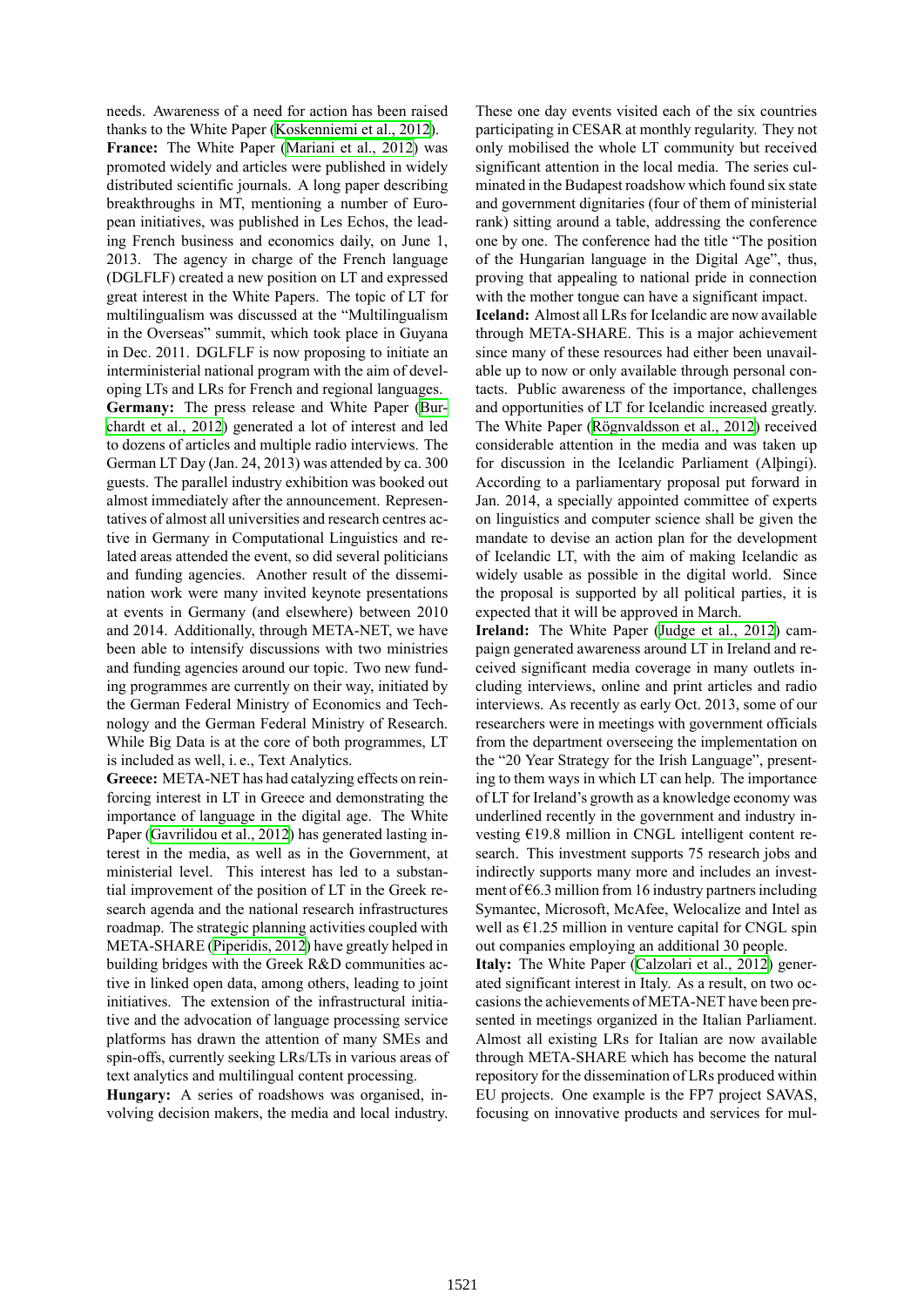tilingual subtitling, which has decided to distribute all datasets through META-SHARE. The project requires the collection of large datasets of training data from media partners; both raw data and their derivatives have significant commercial value for the speech community and require licensing agreements before being released. META-SHARE allows them to share resources with each other, while facilitating appropriate licenses for each resource when made available to external users. **Latvia:** The White Paper and the conference "Language, Technologies and the Future of Europe" attracted significant interest from Latvian politicians, decision makers and funding agencies, researchers, developers and users (Skadiņa et al., 2012; Vasiljevs and Skadiņa, 2012). It was widely covered by Latvian and Russian media. The findings of the white paper were broadly discussed and initiated practical actions by language policy ma[kers. For instance](#page-7-25), [the Latvian language](#page-7-26) [agenc](#page-7-26)y formed a working group of researchers, policy makers and experts to create a strategy for LT development and support. LTs were among the topics discussed by the Prime Ministers of UK, Nordic and Baltic countries at the Northern Future Forum in Riga (Feb. 2013). Work on the most critical LT areas (speech, MT, semantic analysis) continues with support from Structural Funds. The importance of LT has been also recognized by the public sector: since the end of 2013, Tilde participates in a project to provide large-scale LRs for MT and to develop and maintain MT services for the integration into Latvia's e-Government infrastructure.

**Lithuania:** META-NET allowed the improvement and standardization of LRs and made them available through META-SHARE. As reported in the White Paper (Vaišnien and Zabarskaitė, 2012) advanced technology requiring more thorough knowledge of linguistic processing and semantics is still in its infancy. The positive effects with respect to the Lithuanian government [and research institutions lead to th](#page-7-27)e obvious need to prepare a united strategy. The META-NET dissemination campaigns had a great influence in initiating a national LT strategy. Guidelines on the development of Lithuanian in ICT for the period 2014-2020, prepared by the State Commission of the Lithuanian Language, are still to be approved. Their main objective is to develop LT support for Lithuanian at the level that will enable the language to successfully function in the digital age.

**Malta:** META-NET has had two main positive effects upon the state of LT in Malta. First, a number of novel and useful LRs for Maltese have been created. Second, thanks to META-SHARE, these resources are now not only easy to discover but available for download under licenced conditions. These two factors alone have succeeded in raising the profile of LT, thus opening the way to better exploitation of its potential within the public and private sectors in the medium-term.

**Netherlands:** The White Paper (Odijk, 2012) and press release have generated a lot of attention, through newspapers, journals, blogs, and tv reports. The main findings were presented in combination with the launch of new versions of Nuance's dictati[on software](#page-7-13) for Dutch. The awareness of the importance of LT for consolidating the position of the Dutch language in the digital age, which was already high through the STEVIN programme, has been further increased. The white paper has been brought to the attention of the Dutch Language Union, so that it can contribute to the policy for the Dutch language. Though the organisation of funding schemes is currently prohibitive of a national LT programme, LT R&D is further explored in CLARIN-NL, CLARIAH-SEED, and other projects.

**Norway:** The White Paper (Smedt et al., 2012a; Smedt et al., 2012b), together with other dissemination activities, was well received in Norway. The LR/LT collection for Norwegian (Språkbanken) was established by the government earlier, b[ut was not very visi](#page-7-28)[ble un](#page-7-29)[til a close co](#page-7-29)operation with the META-NORD partner at the University of Bergen led to more resources to be included as well as complete metadata and licensing, and searchability through META-SHARE. The resources have also been useful input to CLARIN which has received national funding and is continuing best practice for making even more resources available.

**Poland:** The White Paper (Miłkowski, 2012) and META-NET's goals were very well received in Poland. The community was mobilised through the "Human Language Technology Days 2012" (Sept. 27/28) under the Honorary Patronage of [the Ministry of Sc](#page-7-30)ience and Higher Education and the President of the Polish Academy of Sciences. The event gathered representatives from all Polish research centres involved in LT. Accompanying events included an LT Corner, an industrial Roadshow (Kilgray Translation Technologies, Samsung and SAS and others) and research projects presenting their work. The event attracted a lot of media attention and helped promote knowledge about LT and its potential on the national level. Many of the 76 new and upgraded LRs/LTs made available are currently further extended, going beyond the end of the initiative. A notable example is the national co-operation between research institutions in the new CLARIN.PL project.

**Portugal:** META-NET represents a major landmark in the area of LRs/LTs for the Portuguese language. A significant set of LRs/LTs developed at the top ranking centers working on Portuguese, both in Portugal and in Brazil, were made available in a concerted way. The White Paper (Branco et al., 2012) induced a wave of dissemination and awareness raising actions, in different sectors, that is still unfolding: the workshop where the white paper was launched, and its core message, had a widespread [and significant impac](#page-7-31)t in the media and in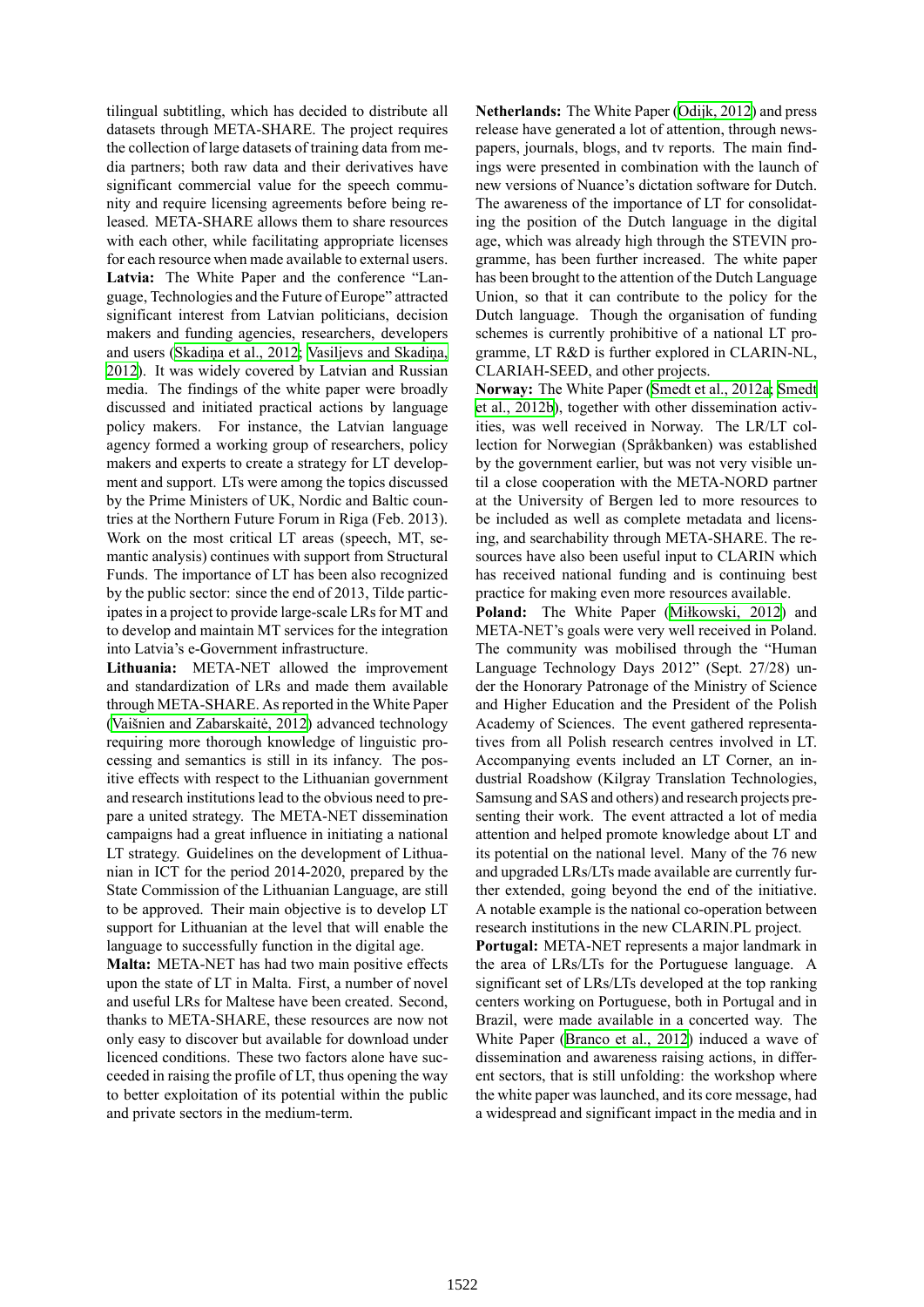the industry sector; it was a key factor in community building, of which the recent application for a national research infrastructure to support HLT is a notable outcome; the white paper has been serving as the key to meetings with top ranking decision makers, in the purpose of lobbying for having the Portuguese Language as one of the strategic scientific challenges in the national R&D plan for 2014-2020, which is in preparation.

**Romania:** As a result of META-NET, more than 70 LRs/LTs for Romanian have been made public and lots of projects were initiated. In 2014, the Romanian Academy approved an ambitious project on building a very large (300+ million words), reference corpus of contemporary Romanian. It is a project between the two IT institutes in the Romanian Academy (Research Institute for AI in Bucharest, Institute of Computer Science in Iasi) and it brings together several large publishing companies, news agencies, radio and TV broadcasting companies. The project has been officially launched on Feb. 3, 2014, at the Romanian Academy in the presence of a large audience of members of the Academy, researchers in humanities and language industry. The event has been very favorably described in the media. The corpus will be publicly launched in 2017.

**Serbia:** META-NET allowed the development of new LRs for Serbian as well as improvement and standardization of existing resources. The LT community was mobilized through the "Human Language Technology Day" held on Oct. 29, 2012 in Belgrade. The event gathered representatives from all Serbian research centers involved in language processing, as well as many representatives of academia and industry. It attracted a lot of attention of both traditional and digital media and helped promote LT for Serbian. A similar event was organized on Nov. 2, 2013 in Belgrade, "35 years of Computational Linguistics in Serbia".

**Slovakia:** The survey, consolidation and update of Slovak LRs signified a major boost to LRs/LTs (the Slovak National Corpus went up from 770 million tokens in 2011 to 1200 million by the end of the project to 2500 million in 2013). Together with the White Paper (Šimková et al., 2012) and better availability and visibility of LRs/LTs it increased general awareness of modern language-related research among both academia and government organisations. The government realised the [need for an increased](#page-7-32) support of language related technologies and created a special government programme "Building Slovak National Corpus and Digitalization of Language Research in Slovakia, 3rd period". The project (a continuation of the Slovak National Corpus) has been signed in Jan. 2013, but was applied retroactively from Jan. 2012 to 2016.

**Slovenia:** The White Paper (Krek, 2012) had a major impact on language policy activities and ultimately led to the inclusion of LT topics in the Resolution on the National Programme for Language Policy 2014–2018 which was passed in the Parliament in July 2013. Some of the findings from the White Paper were included in its LT part. Through various META-NET activities the need for a more systematic support of LTs for Slovene was recognized by the government which is now in the process of adopting a five-year action plan on language infrastructure development. META-SHARE enabled the results of a major LT project (Communication in Slovene) funded by the European Social Fund and the Ministry of Education, Science and Sports to be included in an international LRs/LTs repository.

**Spain:** META-NET raised awareness about the importance of LTs/LRs at the Spanish national and regional levels. The warm reaction that companies have given to the availability of resources, especially those related to regional languages, has been noticeable. Despite the economic situation, which has considerably reduced the governmental budget for R&D, support of the language infrastructures, including META-SHARE, is still guaranteed by several ongoing projects like the deployment of a UPF-Competence Centre for LTs in connection with CLARIN, co-funded by EU Structural Funds and the Generalitat de Catalunya, or SpeechTech4All, funded by the government, that focus on LTs for all official languages of Spain.

**Sweden:** META-NET generated increased awareness of the central role of LT for the future of the Swedish language. The White Paper (Borin et al., 2012) played a central role in the preparation of a report commissioned by the Department of Culture, on present and future societal needs for LRs and LT (ISOF, 2012). The publication of the white pape[r and arrangement](#page-7-33) of a national workshop served as a powerful reinforcement of the report's message. A large number of LRs are now available through META-SHARE. [The activitie](#page-7-34)s have done a great deal towards reducing fragmentation in the Swedish LT community, instilling a sense of common cause on the national level, as evidenced by a number of joint proposals and awarded grants. The Swedish Research Council has approved a proposal for Swedish membership in the CLARIN ERIC, negotiations have started about setting up SWE-CLARIN.

**United Kingdom:** META-NET has been successful in promoting awareness about the importance of LT in the UK Government. This has been demonstrated by endorsements and interest from both the House of Commons (David Willetts MP, Minister of State for Universities and Science) and the House of Lords (Baroness Coussins, Chair, All-Party Parliamentary Modern Languages Group) following dissemination of the White Paper (Ananiadou et al., 2012). The UK's Engineering and Physical Sciences Research Council (EPSRC) conducted a "Shaping Capability" review of which subject areas to retain for funding, which to increase and which